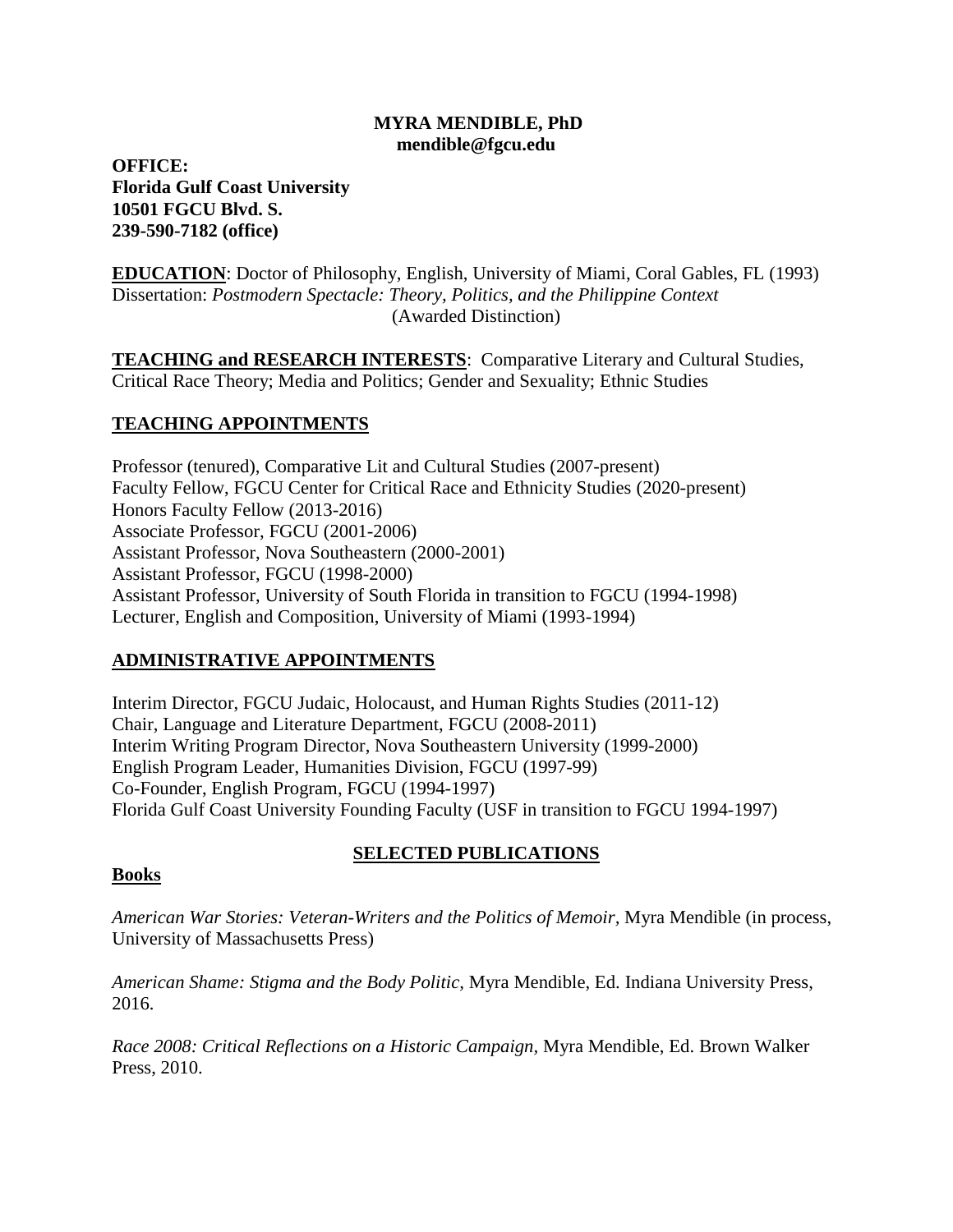*From Bananas to Buttocks: The Latina Body in Popular Film and Culture,* Myra Mendible, Ed. University of Texas Press, 2007.

## **Peer-Reviewed Articles and Book Chapters**

- "Soldier Memoirs and the Power of Credibility," forthcoming *REBUS,* Spring, 2021. "Silence Amid the Din of War: Sound and Vision in Brian Turner's *My Life as a Foreign*
	- *Country.*" *War, Literature, and the Arts*, v. 22, 2020.
- "Cultural Disenfranchisement and the Politics of Stigma." *Ethnic Studies Review*, University of California Press, 42.1 (2019): 7-24.
- "Saving Face: Shame, Humiliation, and the Affective Economy of War." *War, Literature, and the Arts.* Volume 28 (2016).
- Guest Editor, "Race, Politics, and the Humanities in the Age of 'Posts.'" Special Issue, *Humanities* 5.3 (2016).
- "Rethinking the Human/Race." Introduction. "Race, Politics, and the Humanities in the Age of 'Posts.'" Myra Mendible, *Humanities* 5.3 (2016).
- "Scarlet-Letter Politics: Racial Shaming in the Campaign to Unseat President Obama." *Ethnic Studies Review.* 35.1-2, 2015.
- "Post-Vietnam Syndrome." *Yellow Peril! An Archive of Anti-Asian Fear.* John Kuo Wei Tchen, Ed. London, New York: Verso, 2014.
- "Literature as Activism: Ninotchka Rosca's Political Aesthetic." *Journal of Postcolonial Writing* Volume 50, Issue 3 (May 2014): 354-367.
- "Human Dignity, Humiliation, and the Erosion of the Humanities." *The International Journal of the Humanities*. Volume 9, Issue 5 (2012): 189-200.
- "Race and Politics in the Age of Obama." Special Issue, "'Post-Racial' America." *Journal of Research in American Civilization* [*Revue de Recherche en Civilisation Americaine*] v 3 (2012).
- Review of *Unsettling the Bildungsroman: Reading Contemporary Ethnic American Women's Fiction* by Stella Bolaki Rodopi. *Postcolonial Text* 7.2 (2012).
- "A Feral Beauty." *Unspoiled: Writers Speak for Florida's Gulf*. Eds. Janisse Ray and Susan Cerulian. Heart of the Earth Press, 2010.
- "Big Booty and the New Sexual Aesthetic." *American Sexuality*. National Sexuality Research Center, San Francisco State University (January 6, 2009). (Selected AlterNet's Top 5 Most Popular Articles of 2009).
- "Post-Vietnam Syndrome: National Identity, War, and the Politics of Humiliation." *Radical Psychology: A Journal of Psychology and Politics* v 7 (Fall 2008).
- "Storytelling and the Politics of Exile." *Telling Stories to Change the World: Voices on Building Community and Claiming Social Justice,* Ed. Rickie Solinger. Routledge, 2008.
- "*Chica* Flicks: Postfeminism and the Latina American Dream." *Chick Flicks: Contemporary Women at the Movies,* Eds. Suzanne Ferriss and Mallory Young. Routledge, 2007.
- "Sexy Señoritas and other Imperial Fantasies: US Foreign Policy, Domestic Fictions, and the Latina Body." *Screening the Past: An International Journal of Media and History* 20 (Dec. 2006).
- "Dominance and Submission in Postmodern War Imagery." *Peace Review: A Journal of Social Justice*. Volume 17, Issue 1 (January 2005): 55-63.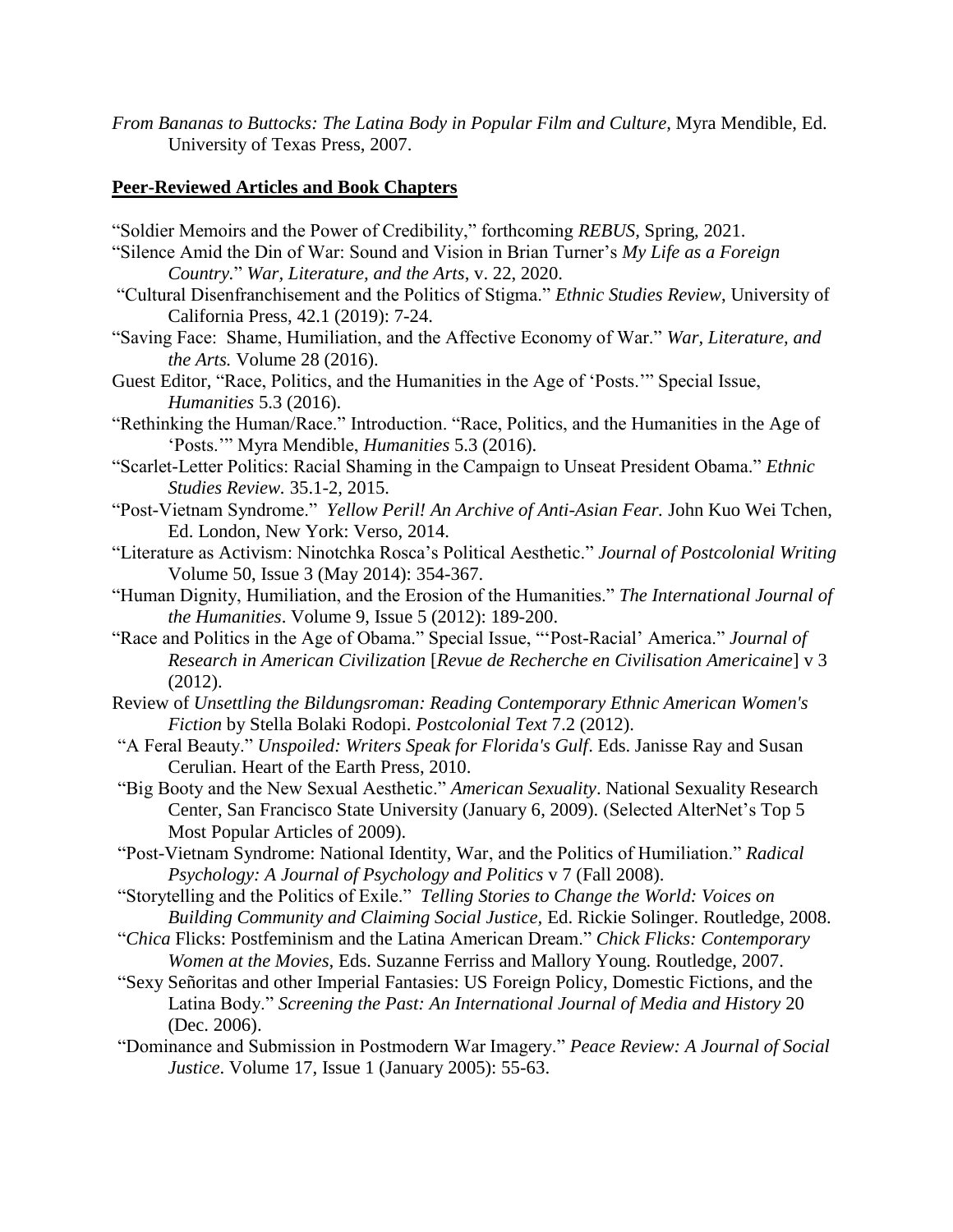- "Lost Lovers and Absent Fathers: The Romance of Conquest in Margarita Engle's *Skywriting*  and Cristina Garcia's *Dreaming in Cuban."* Revised and reed online in Christie, John S. and Jose B. Gonzalez. *Keeping Brown Literature Booming Project* (2005).
- "Visualizing Abjection: Gender, Power, and the Culture of Humiliation." *Gender Forum* v11 (2005).
- "Latina Bodies*.*" *Latino/as in the United States*, V. 2 Eds. Suzanne Oboler and Deena Gonzalez, Oxford University Press, 2005.
- "Writing as Activism." *Asian-American Writers Series*. New York: Bruccoli Clark Layman, 2005.
- "Humiliation, Subjectivity, and Reality TV." *Feminist Media Studies* 4.3 (2004).
- "Between Borders: Exile, Ethnicity, and 'Homelessness' in Julia Alvarez, Margarita Engle, and Edwidge Danticat." *Florida English* V 2 (2004).
- "Against the Grain: Teaching Multicultural Literature to Middle-Class Values." *Academic Exchange Extra* (November 2003).
- "Paradise Lost, Paradise Found: Oral Histories and the Formation of Cuban Identities." *University of Florida Law Review* v 55 (2003).
- "Dictators, Martyrs, and Movie Stars: Political Spectacle in Hagedorn's *Dogeaters*." *Genders*  v36 (2002).
- "The Politics and Poetics of Festival in Ninotchka Rosca's *State of War.*" *International Fiction Review* v 29.1-2 (2002).
- "Desiring Images: Representation and Power in Hagedorn's *Dogeaters.*" *Critique: Studies in Contemporary Fiction* Volume 43, Issue 3 (January 2002): 289-304.
- "Lost Lovers and Absent Fathers: The Romance of Empire in Margarita Engles's *Skywriting* and Cristina Garcia's *Dreaming in Cuban*." *Entre Lineas: Revista de critica literaria [Between the Lines: Journal of Literary Criticism]* U of Seville P, Spain (June 2001).
- "Growing up Cuban in Miami: Storytelling, History, and the Politics of Exile*." Jouvert: Journal of Postcolonial Studies* 6.1-2 (Fall 2001). [At their request, a condensed version of this essay was reprinted in the October 2007 issue of the Florida Humanities Council publication, *FORUM*.]
- "High Theory/Low Culture: Postmodernism and the Politics of Carnival." *Journal of American Culture* 22.2 (SUM 1999): 71-76.
- "What is Multiculturalism?" *St. James Encyclopedia of Popular Culture.* Eds. Sara and Tom Pendergast. 5 vols. Farmington Hills, Michigan: St. James Press, 1999.
- "Tito Puente: *Nuyorican* Style." *St. James Encyclopedia of Popular Culture.* Eds. Sara and Tom Pendergast. 5 vols. Framington Hills, Michigan: St. James Press, 1999.
- "Boat People." *St. James Encyclopedia of Popular Culture*. Eds. Sara and Tom Pendergast. Farmington Hills, Michigan: St. James Press, 1999.
- "The Cruz-Varela Case." *Ready Reference: Censorship.* Ed. R. Kent Rasmussen. Pasadena, CA: Salem Press, 1997.
- "Censorship in Cuba*.*" *Ready Reference: Censorship*. Ed. R. Kent Rasmussen. Pasadena, CA: Salem Press, 1997.

## **SELECTED CONFERENCE PRESENTATIONS**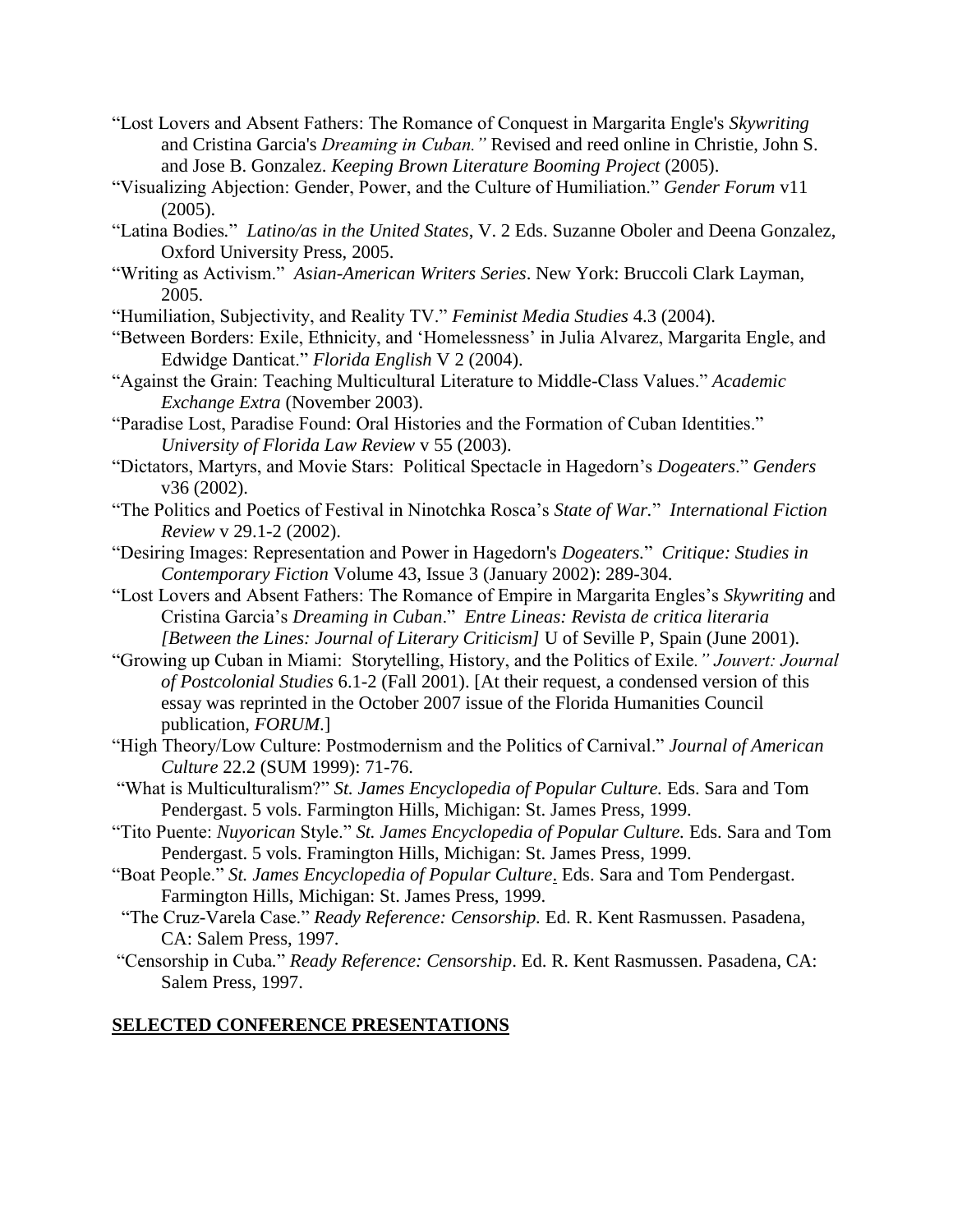"American Identity in the Era of Globalization: Language and Identity." Seidler Collaborative Research Project Presentation, South Atlantic Modern Language Association Conference, Georgia State U, Atlanta, November 15–17, 2019.

"Silence amid the Din of War: Brian Turner's *My Life as a Foreign Country*. Southern Humanities Conference, Asheville, NC. Jan. 24-27, 2019.

"American Patriots or Foreign Traitors: Duty, Honor, and the Immigrant Soldier." FCEA Annual Conference, Tampa, FL. Oct. 18-20, 2018.

"American War Stories in the Age of 'Fake News.'" Southern Humanities Council Conference. Savannah, Georgia. Feb. 1-4, 2018.

"Borders in the Age of Globalization." Florida Southwestern State College Humanities Colloquium. March 21, 2018.

"Imagining the Transnation: History, Fiction, and Memory in Brian Turner's *My Life as a Foreign Country.*" Interdisciplinary Conference on Critical Theory, Center for the Humanities, CUNY May 4-7, 2017.

"American War Stories and the Politics of Credibility." American Association of Comparative Literature, Harvard University, March 17-20, 2016.

"Cultural Disenfranchisement and the Politics of Stigma." Chair and Presenter, National Association for Ethnic Studies Conference, University of Mississippi, March 26-29, 2015.

"Moral Outrage: Affective Structures and the Killing of Trayvon Martin and Jordan Davis." National Association for Ethnic Studies Conference, Oakland California, April 2-3, 2014.

"Saving Face: Shame, Humiliation, and the Affective Economy of War." Beyond Blood and Treasure Panel. American Studies Association Conference, Hilton Washington, DC, November 21-24, 2013.

"Scarlet-Letter Politics: Racial Shaming in the Campaign to Unseat President Obama." Association of African American and Latino Studies Joint National Conference, Feb. 11-16, 2013, Baton Rouge, Louisiana.

"Shame Spectacles in American Popular and Legal Culture." Interdisciplinary Social Sciences Conference, Universidad Abat Oliba, Barcelona, Spain. June 25-29, 2012.

"Universal Human Rights and the Erosion of the Humanities." Ninth International Conference on New Directions in the Humanities, University of Granada, Spain. June 8-11, 2011.

"The Right to Dignity: Humiliation and Human Rights." International Humanities and Sustainability Conference, Florida Gulf Coast University, Oct 8-10, 2010.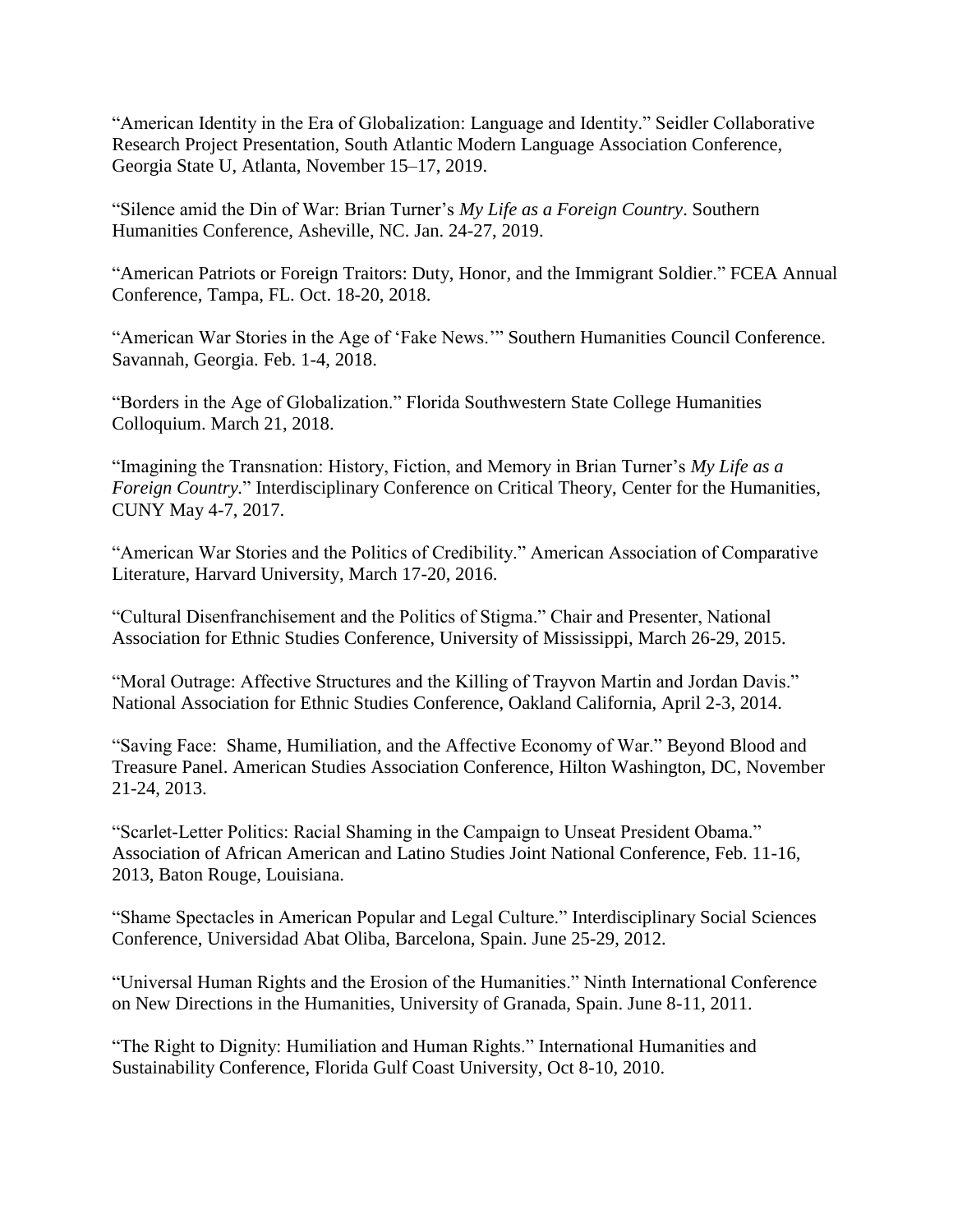"The Body on the Scaffold: The Return of Public Shaming in American Popular and Legal Culture." Interdisciplinary Studies panel, Southwest Popular/American Culture Conference, Albuquerque, NM (Feb. 10-14, 2010).

ADE (Association of Departments of English). Workshop for New Chairs, Brown University, Providence, R.I. (June 10-14, 2009).

"Video Wars: Spectatorship and Humiliation in the 'War on Terror.'" LatCrit Conference (Latino/a Legal and Critical Race Theory), Miami, FL. Florida International University, College of Law (October 4-6, 2007).

"Disturbing Pleasures: Humor and Humiliation." Human Dignity and Humiliation Studies, Global Core of Scholars, Annual Workshop. UN Peace University, Costa Rica. (September 6-10, 2006).

"What do JLo, FDR, and Chiquita Have in Common? Reflections on Latino/as and the Politics of Entertainment." Second Annual Interdisciplinary Studies Conference, FGCU, April 2007.

"Humiliation and Mass Media." Human Dignity and Humiliation Studies Conference. Columbia University, Conflict Resolution Center, NYC. (Dec. 15-16, 2005).

Presenter, Interdisciplinary Book Project. Interdisciplinary Studies Conference, Florida Gulf Coast University. April 7, 2006.

"Spectacular Bodies: 'The Latin Woman' in the Popular Imagination." Latin American Studies Association International Conference (LASA). Panel Organizer, Presenter, & Chair. Las Vegas, NV (October 6-9, 2004).

"A Woman's Place: Gender, Honor, and the Culture of Humiliation." Oxford Roundtable, Oxford University, UK (August 8-13, 2004).

"Exile, Ethnicity, and the Politics of Memory: 'Homelessness' in Julia Alvarez, Margarita Engle, and Edwidge Dandicat." Multi-Ethnic Literatures of the US (MELUS) Conference, Florida Atlantic University, Boca Raton, FL (April 10-12, 2003).

"Risky Business: Reconciling Race, Class, and the 'American Dream' in Multicultural Literatures." Northeast Modern Language Assoc. (NEMLA), Boston, Mass. (March 7-9, 2003).

"Cubans without Borders." Framing North-South Issues in Lat-Crit Theory, Lat-Crit VI Annual Conference, University of Florida (School of Law), Gainesville, FL (4/27-4/30, 2001).

"Romancing Empire: Images of Spain in Recent Cuban-American Novels." National Communications Association Conference, Chicago, IL (Nov 5-7, 1999).

"Festival as Trope for Postcolonial Literature and Theory." Reader and Special Session Chair. Rocky Mountain Modern Language Association Conference, Santa Fe, NM (Oct 1999).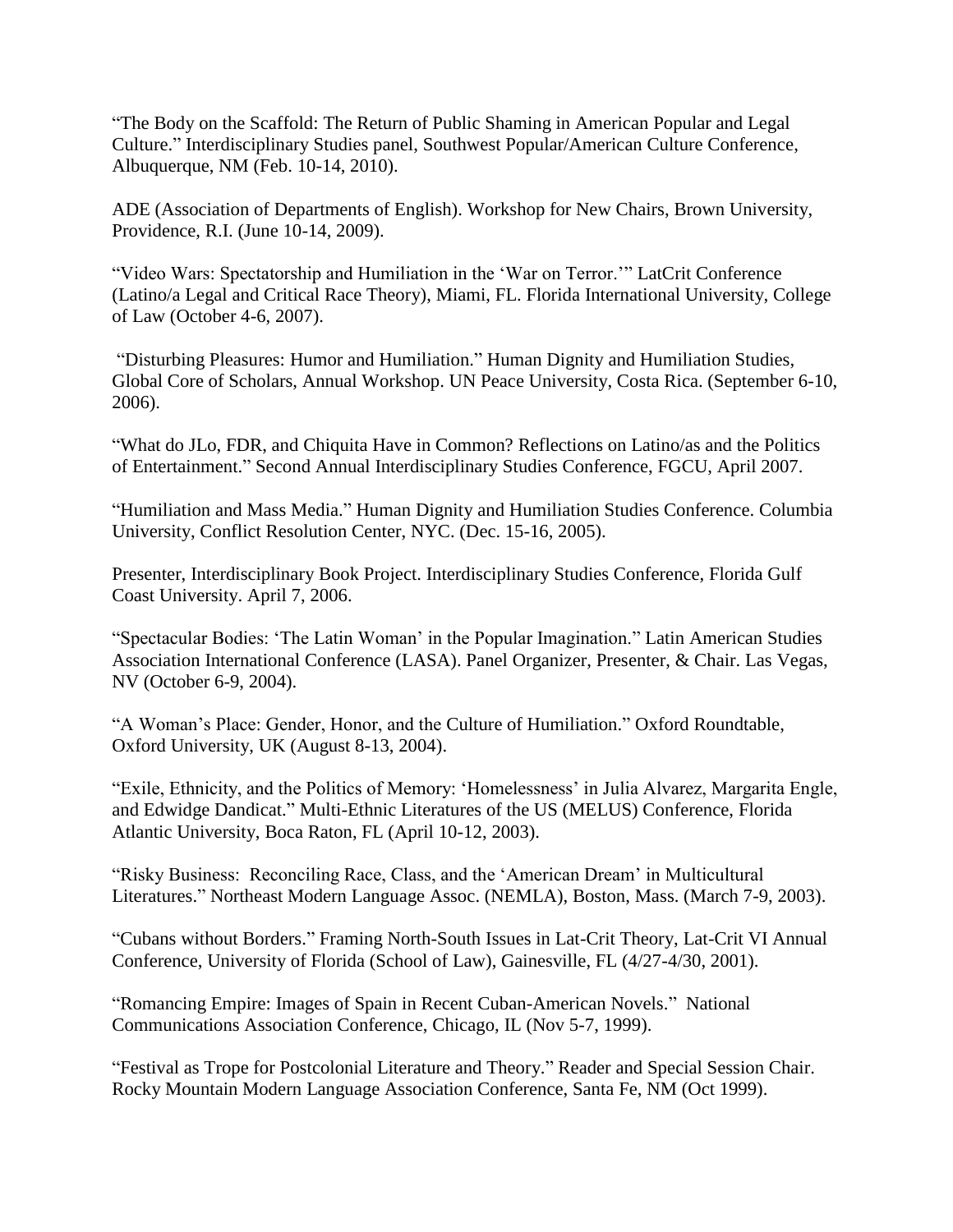"Literature and Life: Building a Culture for a New University*.*" Florida College Teachers Association Conference, Mt. Dora, FL (Feb. 6, 1998).

"Theory, Politics & Academia: Multiculturalism in the Society of the Spectacle." Paper presented at the University of Havana, Cuba, Annual Conference of North American and Cuban Philosophers and Social Scientists (June 7-14, 1996).

"A Carnival of Others: The Politics of Multiculturalism*.*" Popular Culture Association Conference, Richmond, Virginia (Oct. 1995).

## **Archival Research**

Veterans History Project, Library of Congress, Washington DC, 8/6/15 - 8/9/15

# **Study Abroad**

Led students from FGCU's and University of North Texas Honors Programs on a Study Abroad trip to the Peace University in Costa Rica. "Creating a Culture of Peace" (co-taught with Dr. Richard Coughlin, Political Science, FGCU)

# **SELECTED AWARDS/DISTINCTIONS**

- Honors Fellow, FGCU Honors College
- "Post-Vietnam Syndrome," Selected for Special Edition of Library of Social Sciences newsletter, "Theorizing with the Stars" (11/16).
- Top 3% Researcher Academia.edu (2016-19)
- "Women Who Make SW Florida" Award, WGCU, Finalist (2016)
- Certificate of Excellence, CAS Faculty Leadership, 2014
- Certificate of Appreciation, FGCU Female Empowerment Camp, 2017
- Certificate of Recognition, Undergraduate Research Mentor, 2017-18
- Certificate of Appreciation, International Services, 2010
- Plague of Appreciation for Leadership as Chair, Dept. Faculty Award 2011
- Twenty Year Service Award, FGCU 2014
- Fifteen Year Service Award, Florida Gulf Coast University, 2009
- "Roads Scholar" 2009-2010. Florida Humanities Council
- Greater Naples Women of Achievement Award, 2007
- Association of University Women Postdoctoral Fellow, 2005-6
- NEH Fellowship 2005 (Vietnam: America's Longest War)
- Oxford Round Table; Women's Leadership Forum, Oxford University, England
- "Top XX" Excellence Award FGCU (1998-99)
- Minority Faculty Recognition, Minority Caucus & SGA
- "Students' Choice Award" FGCU Student Gov't, 2002
- Certificate of Appreciation, Pan American Minority Student Association
- Graduating Class Student Service Award
- Dissertation Award, Distinction, University of Miami
- Outstanding Teaching Assistant Award, University of Miami (1990)
- National Hispanic Scholar, 1990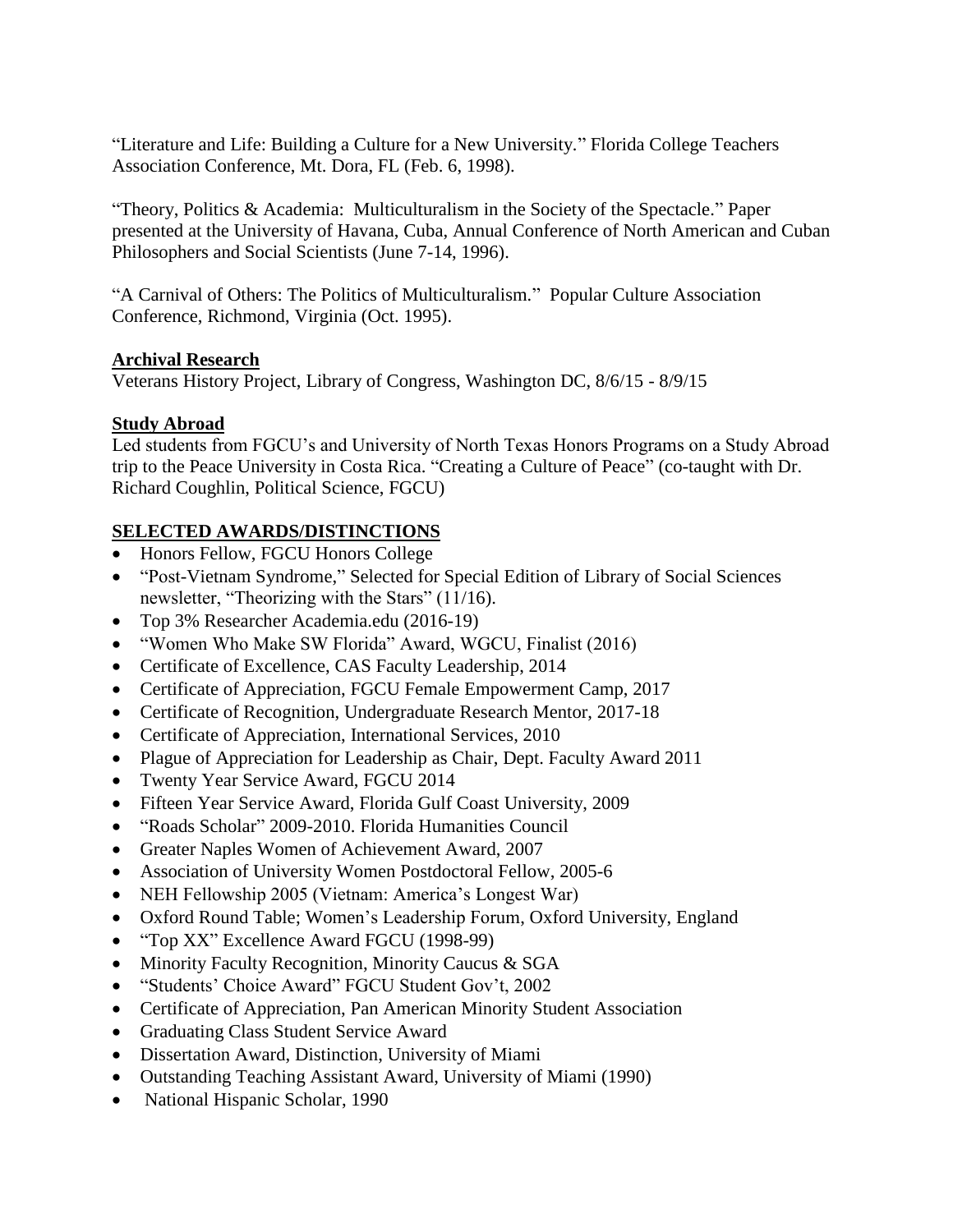## **RECENT GRANTS AWARDED**

- Innovative Assignment Design Grant (2018)
- Eagle Work-Study Researchers Grant (2018)
- Faculty Development Grants (multiple)
- Professional Enhancement Faculty Grant (2019)
- Seidler Faculty-Student Collaborative Research Grant (Summer 2019)

## **SELECTED INTERVIEWS/PUBLIC LECTURES**

- Invited Speaker, "Borders in the Age of Globalization," FSW Humanities Colloquium, (3/18)
- Interview, *Teen Vogue*. Stereotypes and Halloween Costumes (9/2017)
- Interview, Gulf Coast Live, WGCU Radio, Dystopian Fiction: *1984*. (3/28/17)
- Interview, National Public Radio, "Parent shaming" podcast (6/29/16)
- Interview, *Allure Magazine*, Ramona Emerson, reporter. Jan. 2015 (women's issues)
- Speaker, Immokalee Foundation Writing Center Scholarship Workshop, September 19, 2015
- Interview, *Latina Magazine*, Helen Ubinas, reporter. March 2014 (film representations)
- Interview, *New York Times*, Marisa Meltzer, reporter. June 2014 (body image)
- Invited Lecture, "Latina Women and the Body: The Good, the Bad, and the Ugly," Museum of Contemporary Art, Miami, FL (with FIU Gender Studies and Honors Programs, 2013)
- Dean of Students Invited Panelist "*Managing Diversity and Enhancing Cultural Competency in the Workplace*" January 2014
- Interview, Public History project, FGCU Digital Archives, 2014. Online <https://fgcu.digital.flvc.org/islandora/object/fgcu%3A27969>
- Interview, *New York Times*, Tanzina Vega, Reporter, Latina Body Image, November 2013
- Interview, BBC News, Rajini Vaidyanathan, Reporter, Women's Issues
- Interview, 50<sup>th</sup> Anniversary, Harper Lee's *To Kill a Mockingbird*, David LaGaccia, Reporter, *Florida Weekly*
- Interview, *Philadelphia Daily News*, Jenice Armstong, "A Trend to Watch"
- Interview, FGCU Perspectives, Public Television Program, "Literature's Relevance Today"
- Interview, *Wall Street Journal*, Rachel Dodes, "Curvy Stars"
- Interview, National Public Radio "In Character" Series": America's Love Affair with Stereotyped Brands: "Chiquita Banana" January 23, 2008.
- Radio Interview (Bill Dudley) "Floridians Living on the Hyphen" Humanities Council Radio
- Presenter, "Managing Conflict" Relations and Organizational Development
- Interview, WGCU Public Radio, Hispanics in Hollywood
- Interview, *Expressions Magazine*, February 2008 Issue
- Invited Speaker. Phi Beta Kappa Alumni Association. April 2008.
- Interview, WGCU Public Radio, "Cuba after Castro" Feb. 25, 2008.
- Invited Speaker, Immigration Forum, Covenant Community Church, Ft. Myers Feb. 2008
- Invited Speaker. "Latino/as in Film and Media" Hispanic Heritage Event. FGCU Oct. 2007
- Invited Speaker, "African Americans and Cubans: Cultural Crossings" (African American History Museum, Ft. Myers, FL 10/12/07)
- Interview, *Latina Magazine*, "Latinas and Cosmetic Surgery" (8/07).
- Interview, *New York Times Magazine*, "Degradation, Inc." 8/6/06 [Reality TV/Humiliation]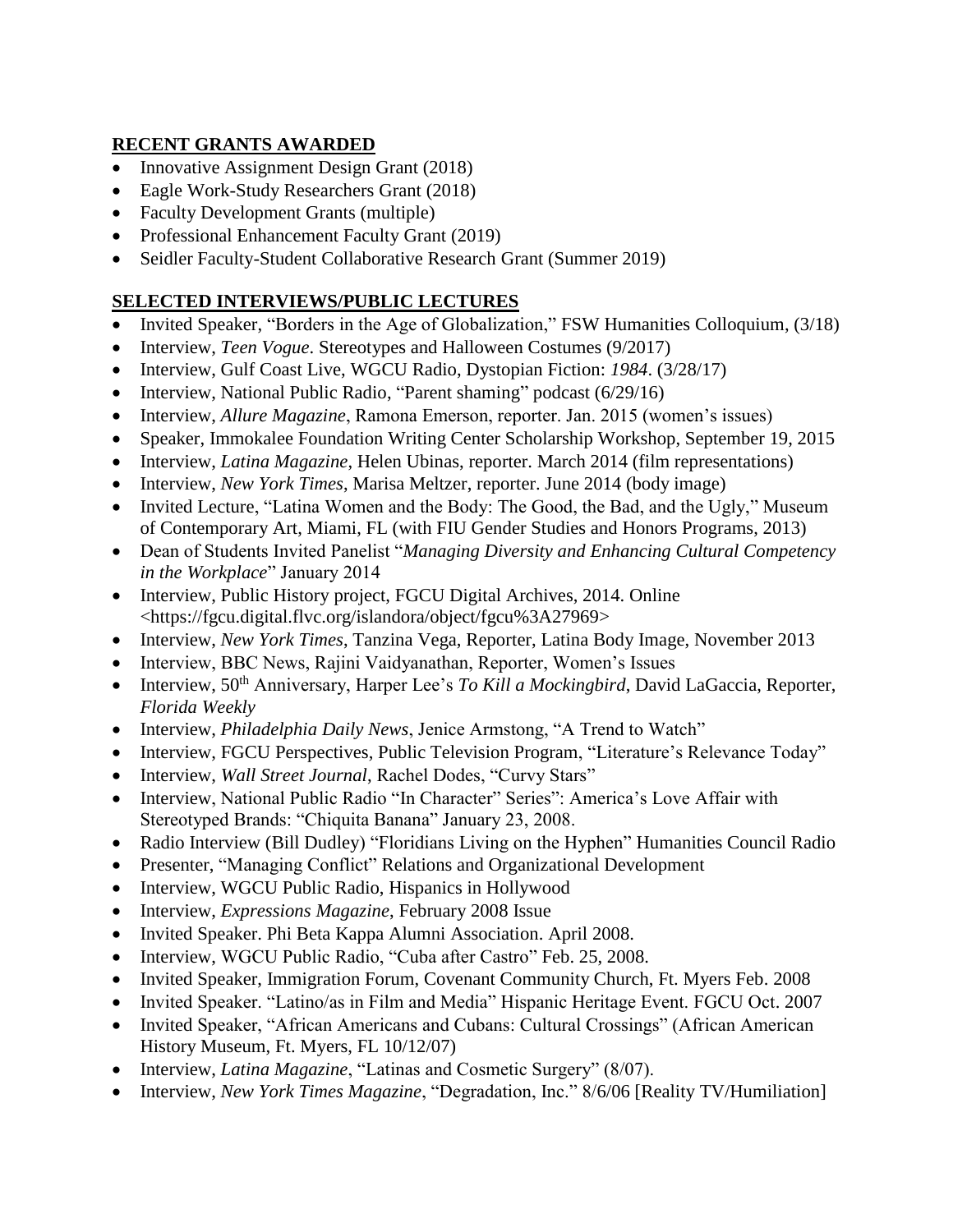- Interview, "The Current," Canadian Broadcasting Company, "Extreme RTV," Nicola Luksic, Producer (Sept. 2006)
- Live Interview, KAHL 1310 AM radio, Austin, Texas, "Bumfight Videos" (9/06).
- Interview, *New York Times Magazine*, "Degradation, Inc.
- Hispanic Heritage Presentation, "A Brief History of Latinos in Hollywood" WGCU Media. Audio archive online 2011
- Guest Lecture, AAUW State Conference, Sarasota, FL
- Guest Lecture, Educational Foundation Naples
- Guest Speaker, American Association of University Women, Lee County
- Guest Speaker, Humiliation and Human Dignity, Holocaust Museum of Naples
- Guest Lecture on Cuban Embargo: League of Women Voters (Jan 2005)
- Presenter and panel participant: 911 Days Memorial Forum
- Presenter, Promotion Workshop, FGCU Academic Affairs
- Presenter, "Safe, Healthy, Educated" Teen Mothers: Education and Empowerment
- Community Forum on Iraq Crisis (Speaker & Participant)
- Interview, "Personal Perspectives on Immigration" Student University Research Project (03)
- Participant, Hispanics in Academe study (UF doctoral dissertation/02-03)
- Interview, *Naples Daily News* (re: film courses at FGCU/03)
- Guest Opinion, Hispanic Heritage Month (*News Press* Oct. 03)
- Guest Speaker, AAUW Naples (Sept. 2005)
- Latinx Cultural Exchange, Barnes & Noble (00-02)
- Speaker, Hispanic Leadership Council (2001)
- Gainesville Public Library, Invited Speaker (2001)
- Guest Speaker, Student Forum, "Third Wave Feminism," Women's History Month (2000)
- Guest Speaker, Faculty Lecture Series: "Film as Politics." (2000)
- Speaker, "Celebrity Read-a-thon," Literacy Volunteers of Lee County
- Reader, San Carlos Park Elementary, National Education Association,
- Speaker, Cities of Refuge, Fort Myers
- Invited Speaker, Phi Beta Kappa Alumni Association

# **PROFESSIONAL MEMBERSHIPS/AFFILIATIONS**

- ◆ Ethnic Studies Association
- Southern Humanities Council Association
- Humiliation and Human Dignity Studies, Global Scholars Core Team
- LatCrit Scholars Association

# **SELECTED UNIVERSITY & PUBLIC SERVICE**

- Seidler Collaborative Research Grant Committee member (2019)
- Social Justice Research Forum, Panelist (Jan. 2019)
- External Reviewer, Tenure, University of Chicago, Latinx Studies (Summer 2018)
- External Reviewer, Scholarship, DePaul University, Media Studies (Fall 2017)
- Lucas Learning Center, Teaching Tips for Student Veterans, 11/20/2019
- Veterans Support Committee, Member (2017-present)
- Seidler Lecture Series Committee, Member (2017-18)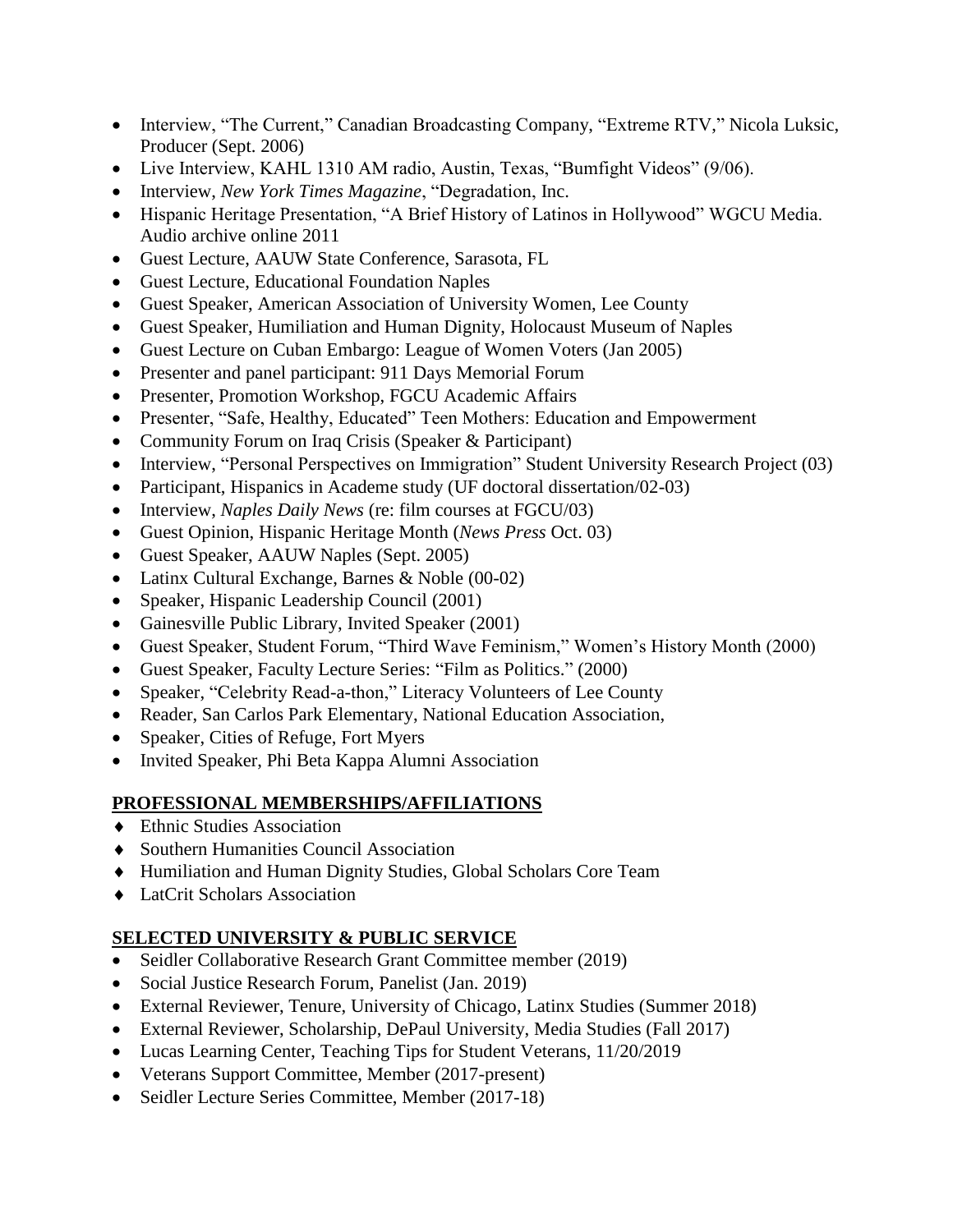- Peer Review Committee, Member (2017-18)
- Student Research Forum (Grant-based), Dec. 6, 2018
- Hispanic Heritage Panelist, Film Series Speaker (October 2017)
- Women's Empowerment Camp, South Village, Panelist, June, 2017
- Panelist, Faculty Experience with Study Abroad, 2/14/18 Lucas Center
- Honors Faculty Fellows Research Symposium,  $4/24/17$ , Honors College
- Member, Gender Studies Faculty (curriculum planning session)
- Panelist, Hispanic Heritage Film Discussion: Who is Dayani Cristal? 9/27/17
- Graduate English Program Assessment (2018)
- Undergraduate English Program Assessment (2018)
- "Girls' Empowerment Camp" Invited Panelist, FGCU (2015)
- Honors Faculty Fellow, FGCU Honors Program (Term 2014-17)
- "The Enlightenment and Its Discontents" Curriculum Design, Honors Program (2014)
- Faculty Affairs Committee (Chair 2001-02/Member 2011-14/Chair 2012-13)
- World Lit Minor, Member, Curriculum Development Task Force (2014)
- Language Panelist, International Education Week, International Services, 2012
- Multicultural Student Services, panelist, "Hispanic Leaders Panel and Luncheon" 2012
- Critical Theory Minor, Faculty Initiative (2018-9)
- Global Studies Major Curriculum Design Task Force, 2011
- Social Justice Minor Development Task Force, 2011
- Amnesty International, FGCU Chapter, Faculty Sponsor, 2008-2017
- Amnesty International Workshop, University of Miami, 2008
- Global Citizenship Honor's College Track Development, 2010
- Judge, Florida Humanities Council Lifetime Achievement Award in Writing (2013-14)
- Honors Study Abroad, Planning, Logistics, Teaching University for Peace, Costa Rica, 2010
- Critical Theory Minor Initiative, 2010
- Social Justice Minor Development, Lead Writer, 2007-08
- Comparative Humanities Planning Committee, 2007-08
- American Democracy Project, 2007
- English Learning Outcomes Revision, 2005-07
- Graduate English Program Development, 2005-06
- Gender Studies Minor Curriculum Task Force, 2004-05
- Faculty Salary Equity Task Force (CAS Representative), 2003-04
- University President Search Advisory Committee (2000-01)
- Search Committees: Early American Lit Professor (2013-14); (Chair) German Language Assistant Professor (2011-12); Modern European History Professor (2011-12); Director of Composition (2007-08); Spanish Assistant Professor (2011; 2008); 19<sup>th</sup> c American Lit (2006); (Chair) Interdisciplinary Studies (2005); English Composition Instructors (2004); 20<sup>th</sup> c American Lit (2003); Director of Composition (2003); Presidential Search Advisory Committee (1999); Theatre, Spanish, Math and English Renaissance Committees (1999); College of Education, Assistant Professor (1998); Mathematics Professor (1998); British Lit Professor (1998); Executive Secretary, CAS (1997).
- Multi-Year Contract Review Task Force (Spring 2000)
- L.A.T.I.N.A. (Professional, academic, and leadership development), Faculty Co-sponsor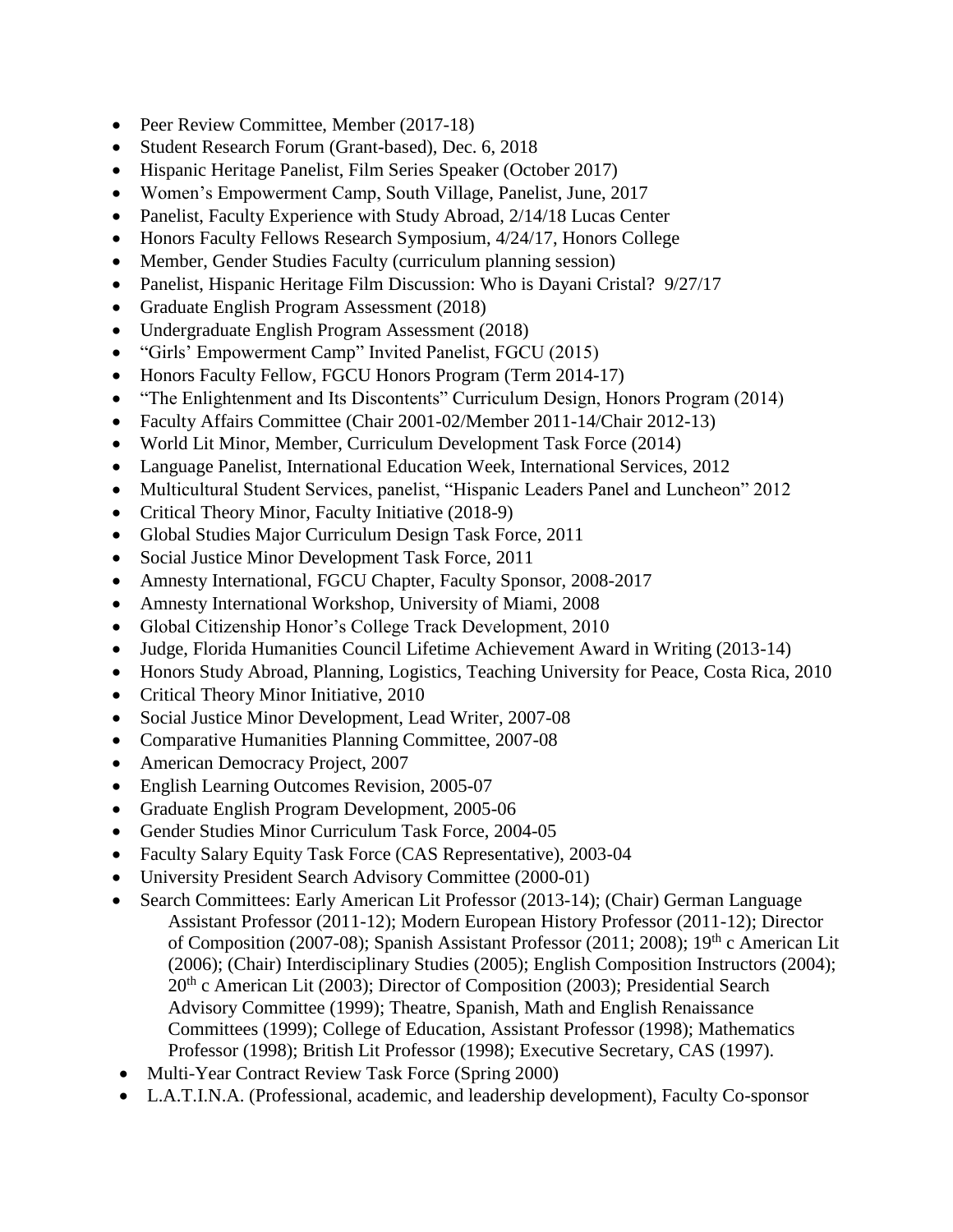- Grade Appeals Committee (2000)
- Honor's Program Mentor, 1999-00
- Latin America/US Latino Studies Program Planning (2002-3)
- "Hope, Healing & Understanding" Humanities Forum Planning Committee (Fall 01)
- Liberal Studies Integrated Core Curriculum Planning and Design (1994-96)
- Interdisciplinary Studies Design (1994-96)
- General Education Design Committee (1994-96)
- "Day of Dialogue" Planning Committee CAS Representative
- Founding Sponsor, English Honor Society, Sigma Tau Delta (1995-6)
- Chair, English Degree Program Curriculum Planning (NSU)
- Advisory Committee, Florida Writer's Project (NSU)
- Chair, Prerequisites and Learning Outcomes Committee (NSU)

# **INVITED PEER REVIEWS (2014-2019)**

*Hypatia: A Journal of Feminist Philosophy; InMedia Journal, Université de Lorraine, France; Postcolonial Text; International Journal of the Humanities; Communication Theory; Latino Studies; Feminist Media Studies; EurAmerica: A Journal of European and American Studies; Hispanic American Historical Review; ARIEL: A Review of International English Literature;*  Polity Press; Rutgers University Press; Film Reviewer, *Latinos Beyond Reel: Challenging a Media Stereotype,* Media Educ. Foundation.

**Master's Theses:** Deidre Evans**, "**Merlin in Literature," Advisor; Kate Benson, "African American Responses to Christianity," Advisor; Joe Higgins, "The Vampire's Body and Discourses of Identity," Chair; Scott Ortolano, "Gendered Rhetoric and the Demonization of German America in the *New York Times* 1914-1917," Chair; Francesca Marinaro, "The Function of Food Refusal in the Victorian Novel," Advisor; Chris Foree, "Mixed Race Characters in 19th Century American Fiction" (Advisor)

\*\*Bilingual (English/Spanish) Native Fluency; Reading knowledge of French

**A Sampling of Courses Created and Taught** 

## **Aliens, Outcasts, and Border Crossers**

## LIT 4853: Topics in Cultural Critique

Borders are no longer seen simply as physical divisions but also as discursive practices, metaphorical concepts, and cultural institutions. This seminar will explore the ways that borders are embodied, imagined, enforced, transgressed, and represented through both physical and symbolic acts of violence. It will focus special attention on the construction and significance of sexuality, gender, race, and nationality as boundary-making processes. Guiding questions include, "How are borders constructed, negotiated, and policed or transgressed?" "How are they challenged and renegotiated?" "What role do literal and figurative borders play in creative processes, cultural practices, and identity formation?"

**Body Functions: Interdisciplinary Explorations of the Body**

LIT 6806 Literature as Cultural Study

The human body has been subjected to various technologies, medical interventions, scientific expectations and disciplinary controls throughout history. This interdisciplinary course explores the ways that the body has been regulated, conceptualized, represented, and incorporated into discourses of production and consumption in American culture. Topics include the construction and representation of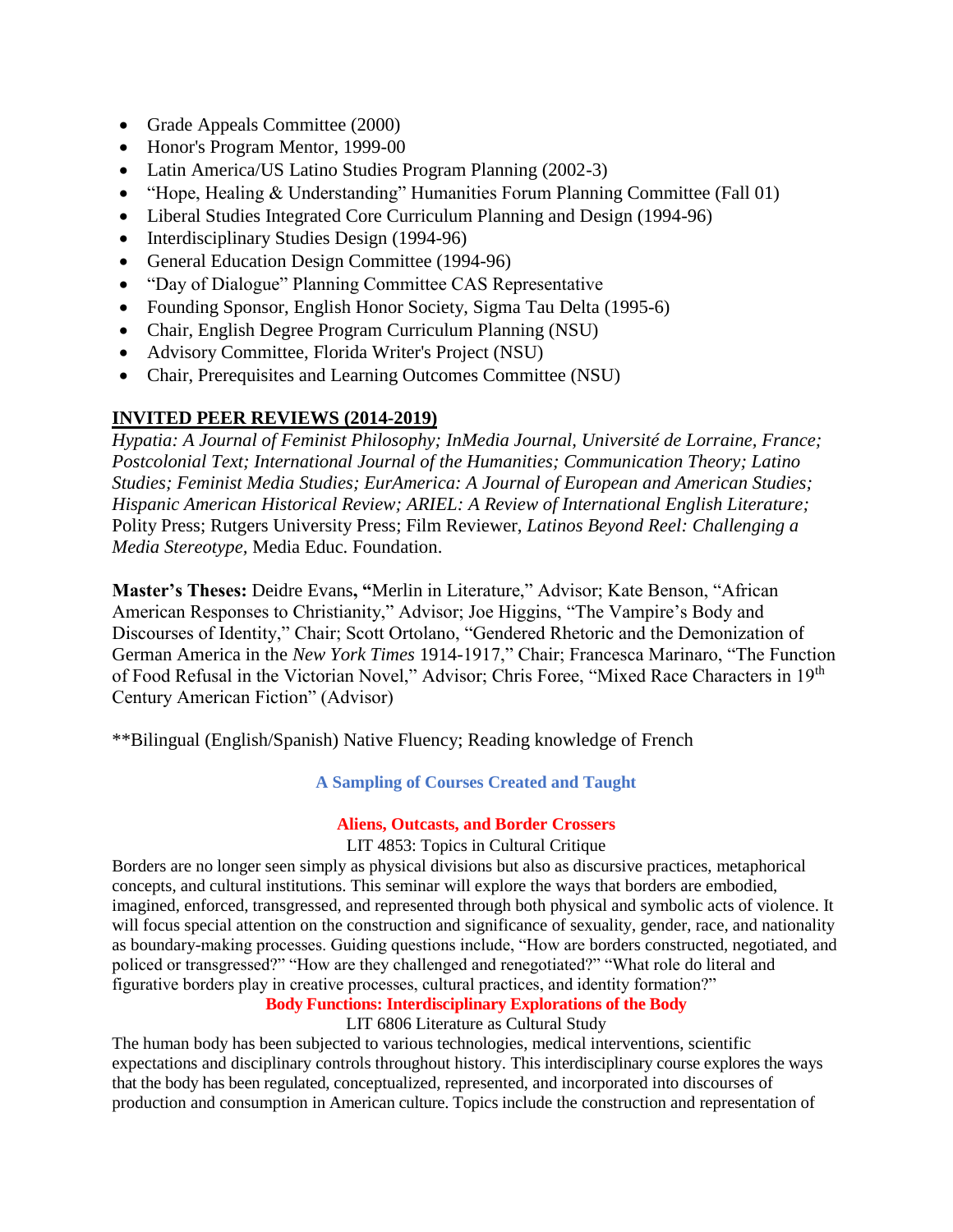raced, gendered bodies; the relationship between the body's signifying role and the performance of violence; the role that violence against the body plays in religious practice, State authority, and group identity formation. We will examine a variety of novels and visual texts, as well theorists Michel Foucault, Judith Butler, Elizabeth Grosz, Sander Gilman, Rose Weitz, Sara Ahmed, Mikhail Bakhtin, Elaine Scarry.

### **Latinx Studies**

#### AML 3630

Latino/as have been integral to American history and culture, contributing to its economic, cultural, and social life even before the founding of the republic. Today, they comprise the largest minority group in the United States, and their impact on U.S. culture--from food to entertainment to literature-- is vast. Yet Chicano/as and Latino/as are still often regarded as "aliens" or "perpetual foreigners who inhabit an ambiguous, mutable space in America's racial imaginary. This course will explore Latino/a and Chicano/a cultural production and representation, examining these in connection with broader cultural and political contexts and in relation to Latin America, other U.S. racial and ethnic groups, and prevailing social and economic conditions.

### **War and Remembrance: American Soldiers Write the Iraq and Afghanistan Wars** IDH 3910/Interdisciplinary Honors

Soldiers' personal narratives carry significant political, cultural, and moral authority, their first-hand accounts shaping public sentiment, opinion, and memory. In this course, students will consider memoirs by veterans of the Vietnam, Iraq, and Afghanistan Wars to explore how they articulate and challenge the "authenticity" readers seek in first person accounts of combat. We focus attention on the rhetorical and political work they perform in the context of postmodern war, where shifting alliances, non-state actors, and new media technologies generate and circulate multiple, often competing "truths," destabilizing the epistemological foundations of the memoir as a genre. Our analyses of these works and the cultural, political, and social forces that shape them will examine the various ways that soldier-writers negotiate a broader crisis of truth as witnesses of and participants in traumatic conflict.

### **Becoming American: Poetics and Politics in Immigrant Narratives**

### The Immigrant Experience in US Literature—AML 4703

This course examines the immigrant experience as represented in various  $20<sup>th</sup>$  and  $21<sup>st</sup>$  century U.S. novels and short stories. We will consider both fiction and non-fiction texts to explore the impact of official policies, historical precedents, economic conditions, and changing cultural attitudes on diverse immigrant writers. Students will acquire a historical understanding of the diverse experiences of immigrant groups in the US and their impact on literature; develop a critical understanding of immigration and exile as experienced by different groups; gain an awareness of theoretical debates relevant to the study of immigrant literature; and evaluate immigrant narratives in relation to "the American Dream" and other foundational American myths and stories.

#### **Women's Voices from the Margins: American Identity in a Multicultural Society**

### Lit by Women of Color--AML 4624

This course focuses on contemporary short stories by women of color in the US, analyzing how these writers express their vision of American identity. Topics for exploration include ethnic, racial, cultural, and ideological concepts of American identity; literary relations between national and other identities; contemporary debates over national identity; and immigration, assimilation, and multiculturalism.

# **Inter-Ethnic Conflict, Gender, and the Performance of Violence**

## LIT 4353 Ethnic Studies

Why does one group of human beings set out to eradicate another group? How is belief reinforced and reified through acts of violence against such "othered" bodies? What symbolic roles do gender, race and ethnicity play in the performance of national identity and how are these used to justify violence? Interethnic violence poses one of the greatest challenges to the world today, and "ethnicity" may well replace "race" as the defining issue of our time. This course involves an interdisciplinary exploration of the role of violence in constituting and enforcing ethnic and gender difference in both local and international contexts. We examine these questions through literature and film, building on insights from a broad array of disciplines including gender studies, social psychology, history, and critical race theory.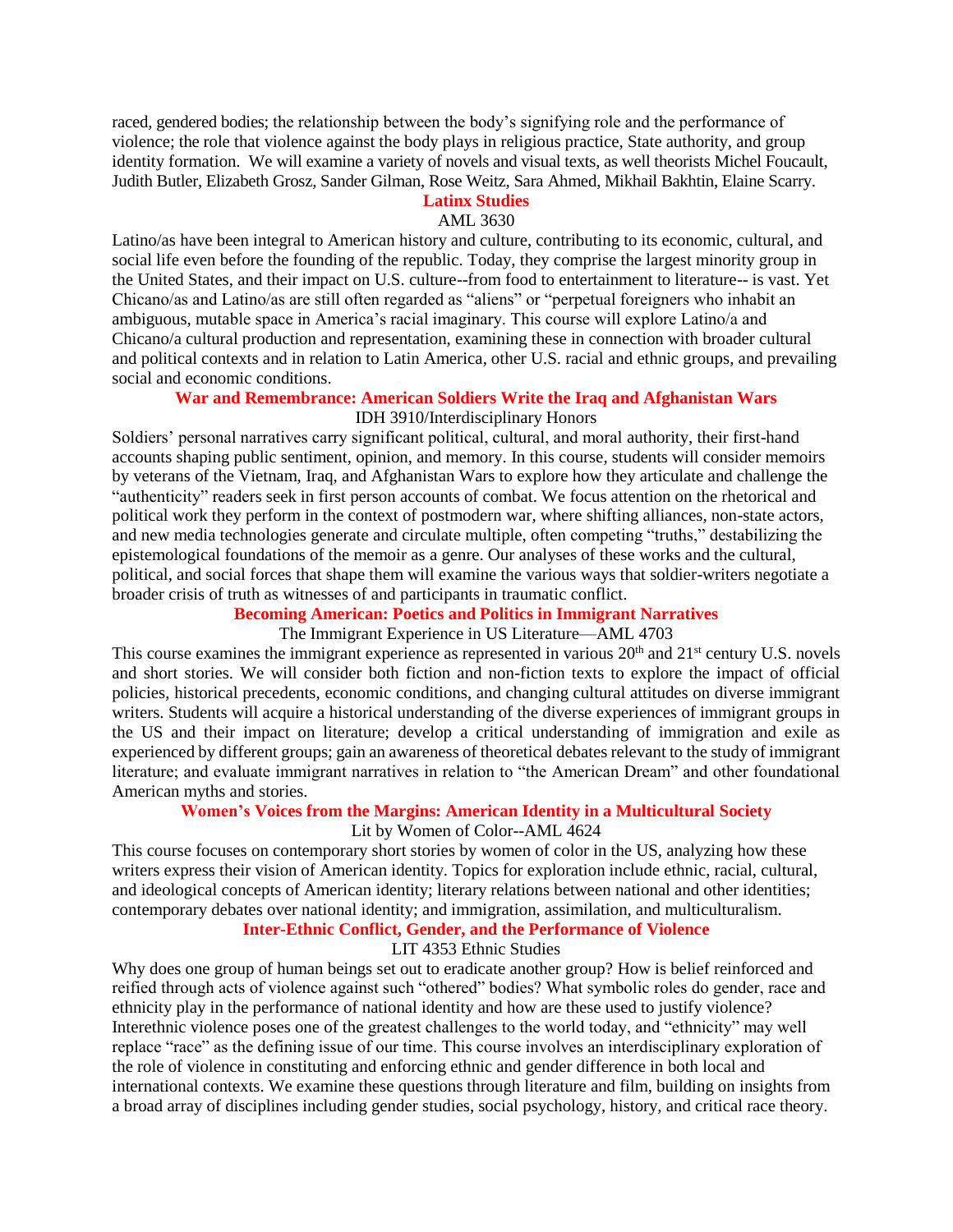### **Villains and Bombshells: Hollywood's Narratives of Ethnicity and Race**

LIT 3301

Cinema articulates a range of worldviews, attitudes, and dispositions, the stuff of political judgments and decision-making processes. Focusing primarily on Hollywood, this course will explore cinema's role in constituting identities and structuring political economies. We will analyze a range of films that have challenged or reinforced collective mythologies of ethnicity, race, gender, class, region, and sexuality in America, beginning with the Silent film era (pre-Hollywood) then tracing these early representations as they are recycled and revised in contemporary films. Using a "cultural studies" approach to the subject, students will evaluate the relationship between politics and popular culture; consider the reception and impact of selected films in their historical contexts; analyze how popular films frame public debates about race, class, and ethnicity; and consider the extent to which they popularize and legitimize notions about America and its role on the world stage.

### **Blood and Honor in Southern Culture**

### AML 4261

This seminar explores the defining set of values, traditions, and practices identified with "honor societies" generally and Southern culture specifically. It intends to critique the discourse of honor, evaluating both its constructive and destructive effects as a cultural system. How is "honor" defined in the American South? What is the psychological and social function of honor codes in society? What social hierarchies structure and enforce these systems? What role does violence play in the ethos of "Southern honor"? How does the concept of honor inform Southern literary themes and traditions?

### **Shame and Punishment: Body, Spectacle, and Violence**

### Lit & the Humanities: LIT 4932

This course takes a comparative, interdisciplinary look at the role of public shame and punishment in the management, embodiment, and display of difference. We begin by focusing attention on the politics of shame: What role do shame displays play in structuring, maintaining, and regulating societies? How does culture shape the experience of shame, the meanings we attach to it, and the rules governing its display? Through our readings and discussions, we'll explore shame's discursive role in producing and enforcing social identities (gender, sexuality, race, ethnicity, religion) as well as its disciplinary function. We will incorporate diverse thinkers, including Agamben, Nussbaum, Nietzsche, and Foucault, and include literature by Coetzee, Faulkner, and Livaneli.

## **Politics and the Novel: A North-South Comparative Analysis**

LIT 6930

What can we learn from the complex and often binding relationship between aesthetic and political aims, between individual creativity and collective political action? This course explores the uneasy relationship between literature and politics, examining contemporary literature and films inspired and informed by political conflicts, struggles, and events in both North and South America. Our comparative approach considers the relationship between the literary work and its cultural context, its impact on local and international communities, its status and reception, and the major issues represented and confronted within the text. We will analyze multiple perspectives and traditions, noting the distinct ways that different cultures define the relationship between literature and politics and the writer's role in society.

### **On Violence, Belief, and the Body**

#### IDH 2931 Interdisciplinary Humanities for Honors

What is the relationship between discourses of the body and the performance of violence? What role does violence against the human body play in creative processes, religious thought, or identity formation? This honor's seminar will evaluate diverse philosophical, sociological, and religious approaches to the problem of violence. Our readings will stimulate critical thinking and thoughtful discussion by exploring a variety of thinkers on the question of violence, evaluating metaphors of violence and the signifying power of the body, considering how beliefs are reinforced, reified, and co-produced through acts of violence against an "otherized" body, as well as the role and effect of sanctioned group violence.

**What Puts the "Pop" in Culture?**